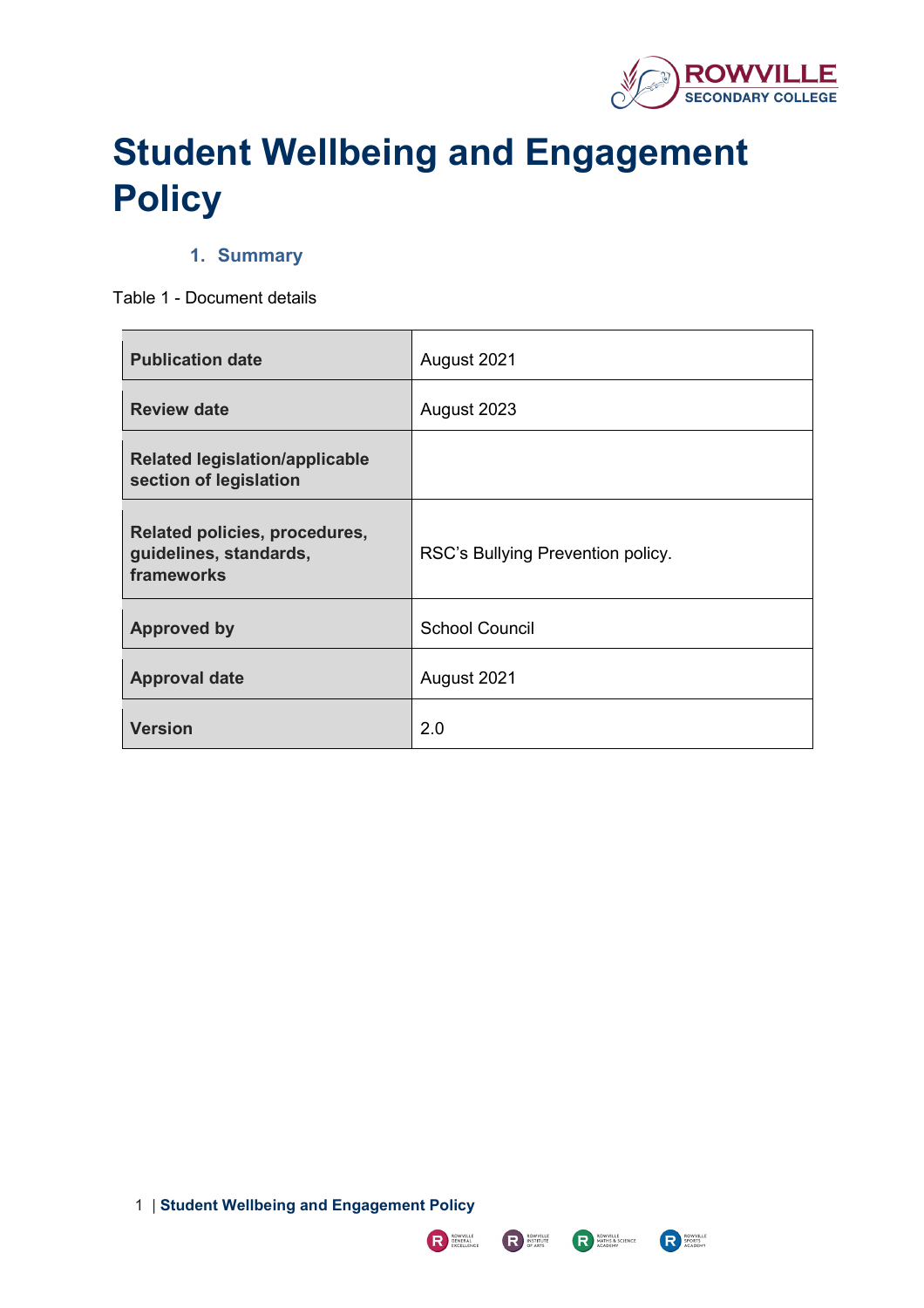

## **Table of Contents**

| $\mathbf{1}$ . |  |
|----------------|--|
| 2.             |  |
| 3.             |  |
| 4.             |  |
| 4.1            |  |
| 4.2            |  |
| 4.3            |  |
| 4.4            |  |
| 4.5            |  |
| 4.6            |  |
| 4.7            |  |
| 5.             |  |
| 6.             |  |



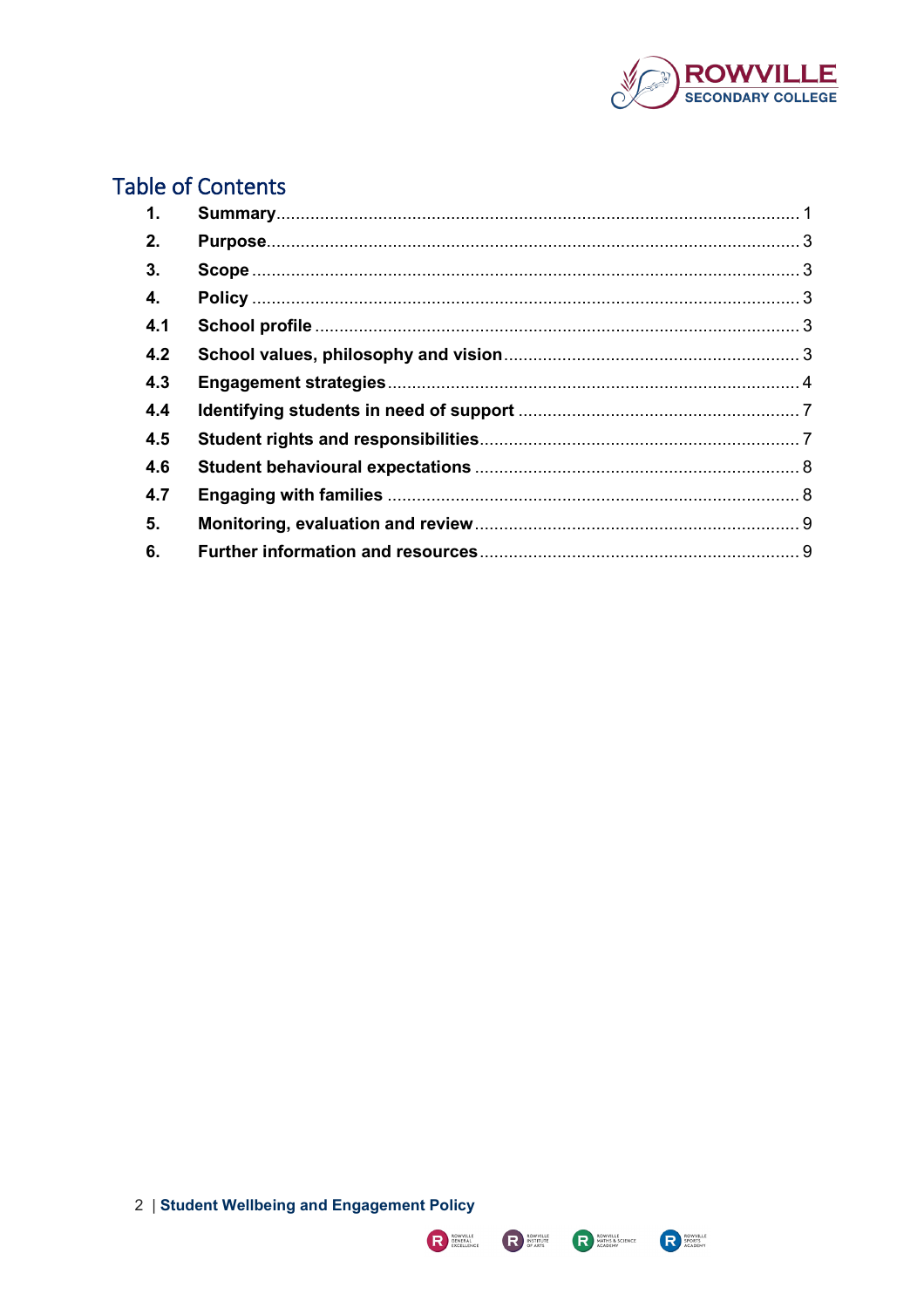

## **2. Purpose**

<span id="page-2-0"></span>The purpose of this policy is to ensure that all students and members of our school community understand:

- (a) our commitment to providing a safe and supportive learning environment for students
- (b) expectations for positive student behaviour
- (c) what support is available to students and families
- (d) our school's policies and procedures for responding to inappropriate student behaviour

Rowville Secondary College is committed to providing a safe, secure and stimulating learning environment for all students. We understand that students reach their full potential only when they are happy, healthy and safe, and that a positive school culture helps to engage students and support them in their learning. Our school acknowledges that student wellbeing and student learning outcomes are closely linked.

The objective of this policy is to support our school to create and maintain a safe, supportive and inclusive school environment consistent with our school's values.

## **3. Scope**

<span id="page-2-2"></span><span id="page-2-1"></span>This policy applies to all school activities, including camps and excursions.

## **4. Policy**

## **4.1School profile**

<span id="page-2-3"></span>Rowville Secondary College was established in 1990 and is located approximately 40 kilometres east of Melbourne. We have 1821 students enrolled from Year 7 to 12, across two campuses. The original campus, later referred to as "The Western Campus", caters to students in years 7 to 12 in our General Excellence program, as well as being home to our Maths and Science Academy (MSA). The Eastern Campus opened in 1996 and now caters to our Sports Academy (RSA) and Institute of Arts (RIA) students in years 7-12.

The College is surrounded by a supportive community as developing partnerships with local community groups and businesses has been a high priority. While local Rowville students make up a significant proportion of the total enrolment a large group of students live out of the area travel and travel by either public transport or car to school.

The college has only a relatively small percentage of students with a background other than English with Chinese (Mandarin) and Persian to the largest groups.

Rowville Secondary College aims to provide the highest quality education to all our students. Our mission is to equip each student with the skills needed to successfully live and work in Australian society. Positive attitudes to learning leading to excellence in outcomes will come from vibrant, challenging and exciting programs. The College staff work closely with parents and the community to ensure that these goals are achieved.

## **4.2School values, philosophy and vision**

<span id="page-2-4"></span>Rowville Secondary College's vision – We will be exemplary in our passion for learning with high expectations for achievement and a dedication to providing for diversity of talent and interest. We strive to see students leave Rowville Secondary College confident, happy and ready for success in a changing world.

3 | **Student Wellbeing and Engagement Policy**



**RESERVANCE** 

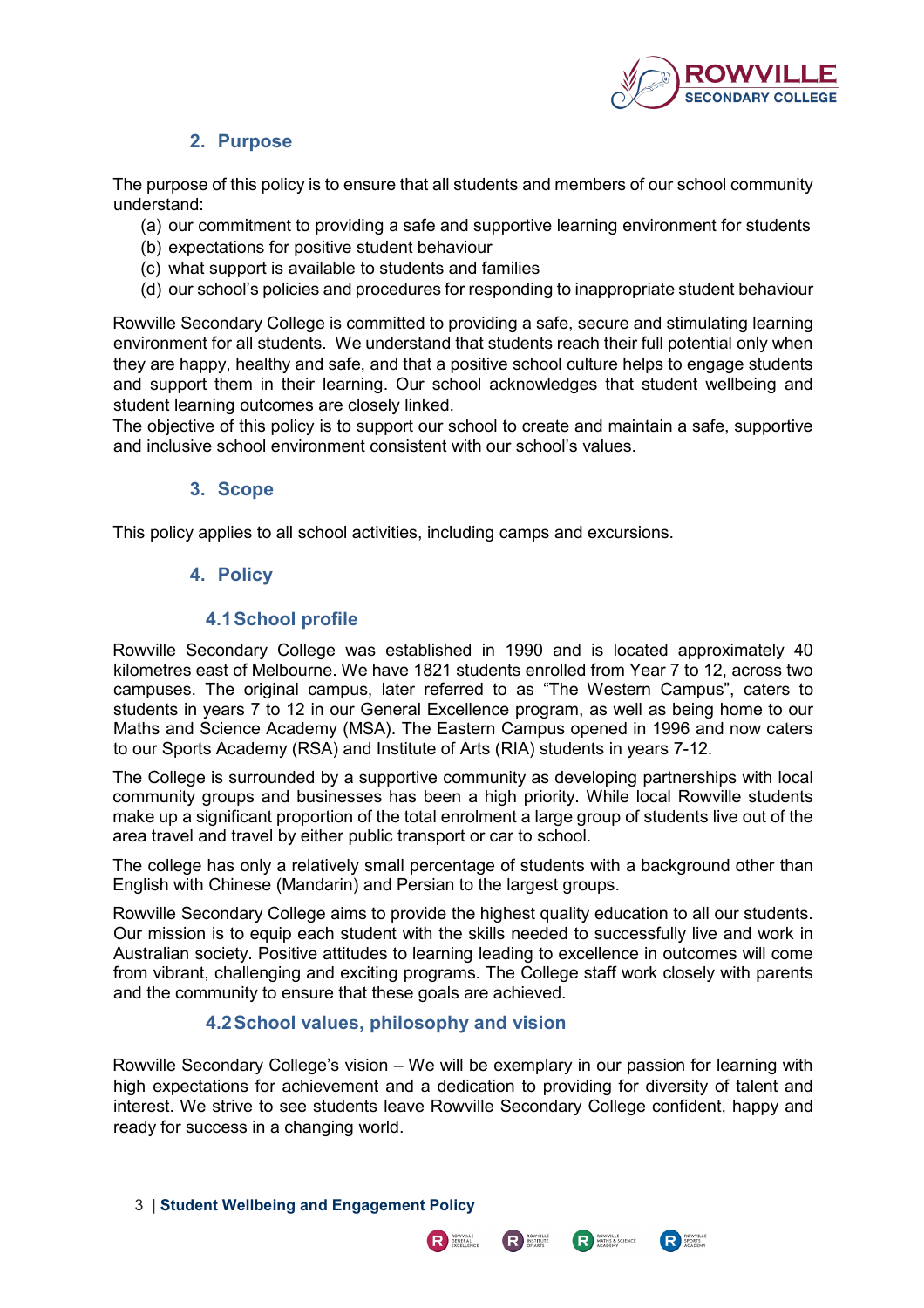

Rowville Secondary College's values –

- Respect Act as you would like to be treated
- Responsibility Brave enough to play your part
- Excellence Nothing but your best
- Community We're all in this together

## **4.3Engagement strategies**

<span id="page-3-0"></span>Our strengths-based approach to education values diversity and uses students' passions to motivate individuals to be the very best learners and the finest people they can be.

Our goal is that all Rowville Secondary College students will be literate, numerate and curious. As curious and powerful learners, students need the ability to respond successfully to the tasks that are set and the tasks they set themselves.

Teachers have invested in a clear set of values and professional learning process that informs what we do every day, for every child in every classroom.

Tasks that students are set and the tasks they set themselves include the capacity to:

- Integrate prior knowledge
- Acquire and apply a range of learning skills
- Solve problems individually and in groups
- Think carefully about their successes and failures, and learn from both
- Evaluate conflicting evidence
- Think critically
- Accept that learning involves uncertainty and difficulty

A summary of the universal (whole of school), targeted (year group specific) and individual engagement strategies used by our school is included below:

#### *Universal*

- high and consistent expectations of all staff, students and parents and carers
- prioritise authentic relationships between staff and students, recognising the fundamental role this plays in building and sustaining student wellbeing
- creating a culture that is inclusive, engaging and supportive
- welcoming all parents/carers and being responsive to them as partners in learning
- developing and embedding learner strengths to support and promote student agency in their learning
- analysing and being responsive to a range of school data such as attendance, Attitudes to School Survey, parent survey data, student management data and school level assessment data
- deliver a broad curriculum including VET programs, VCE, VCAL and SBAT to ensure that students are able to choose subjects and programs that are tailored to their interests, strengths and aspirations
- use a Learning Framework to ensure an explicit, common and shared model of instruction to ensure that evidenced-based, high yield teaching practices are incorporated into all lessons
- adopt a broad range of differentiated teaching and assessment approaches to effectively respond to the diverse learning styles, strengths and needs of our students and follow the standards set by the Victorian Institute of Teaching
- 4 | **Student Wellbeing and Engagement Policy**



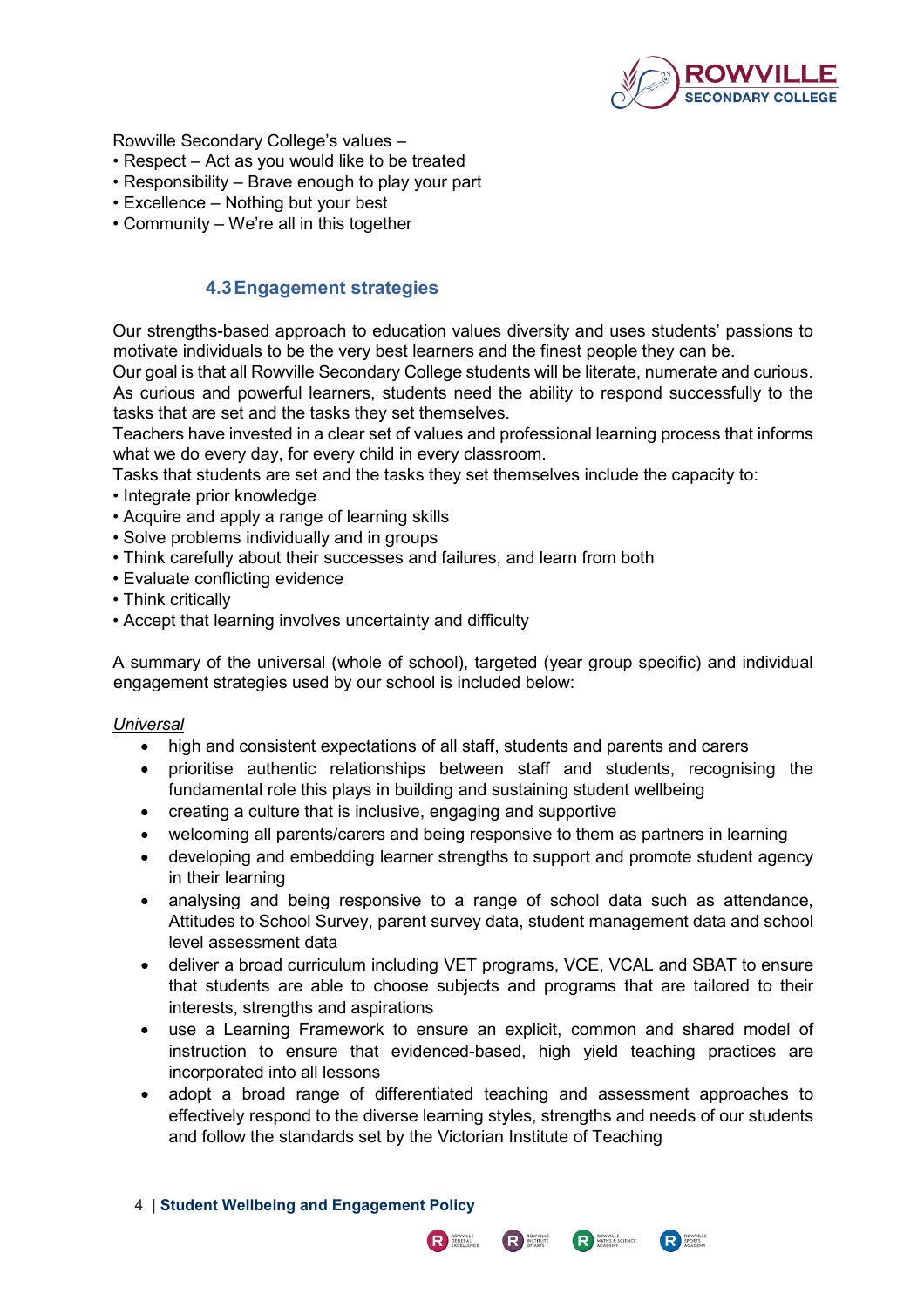

- provide timely feedback and formative assessment to support student learning and agency
- teachers explicitly plan questioning around the Multiple Ways of Knowing
- metacognitive strategies are incorporated into lessons at all levels
- our school's Statement of Values are incorporated into our curriculum and promoted to students, staff and parents so that they are shared and celebrated as the foundation of our school community
- carefully planned transition programs to support students moving into different stages of their schooling
- positive behaviour and student achievement is acknowledged in the classroom, and formally in school assemblies and communication to parents
- monitor student attendance and implement attendance improvement strategies at a whole-school, cohort and individual level
- students have the opportunity to contribute to and provide feedback on decisions about school operations through Student Leadership and other forums including house meetings, Learning Mentor session and Peer Support Groups. Students are also encouraged to speak with their teachers, Learning Mentor, House Leader, Assistant Principal and Principal whenever they have any questions or concerns
- create opportunities for cross—age connections amongst students through school plays, athletics, music programs, peer support programs and the House system structure
- all students are welcome to self-refer to the Student Wellbeing Coordinator, School Nurse, House Leader, Assistant Principal and Principal if they would like to discuss a particular issue or feel as though they may need support of any kind. We are proud to have an 'open door' policy where students and staff are partners in learning
- we engage in school wide positive behaviour support strategies with our staff and students, which includes programs such as:
	- o School Wide Positive Behaviour Support
	- o Respectful Relationships
- programs, incursions and excursions developed to address issue specific behaviour (i.e. cyber safety)
- opportunities for student inclusion (i.e. sports teams, clubs, recess and lunchtime activities)
- buddy programs, peer support programs

## *Targeted*

- each student has a Learning Mentor, a teacher responsible for their Learning Mentor group, who monitors the health and wellbeing of students in their group, and who acts as a point of contact for students who may need additional support
- each student is aligned with a House Leader through their learning mentor group, who provides additional wellbeing support to help achieve the best possible outcomes for their students
- all students from Year 8 and above will be assisted to develop a Career Action Plan, with targeted goals and support to plan for their future
- connect all Koorie students with a Koorie Engagement Support Officer
- refugee and Asylum Seeker wellbeing and support program
- 5 | **Student Wellbeing and Engagement Policy**



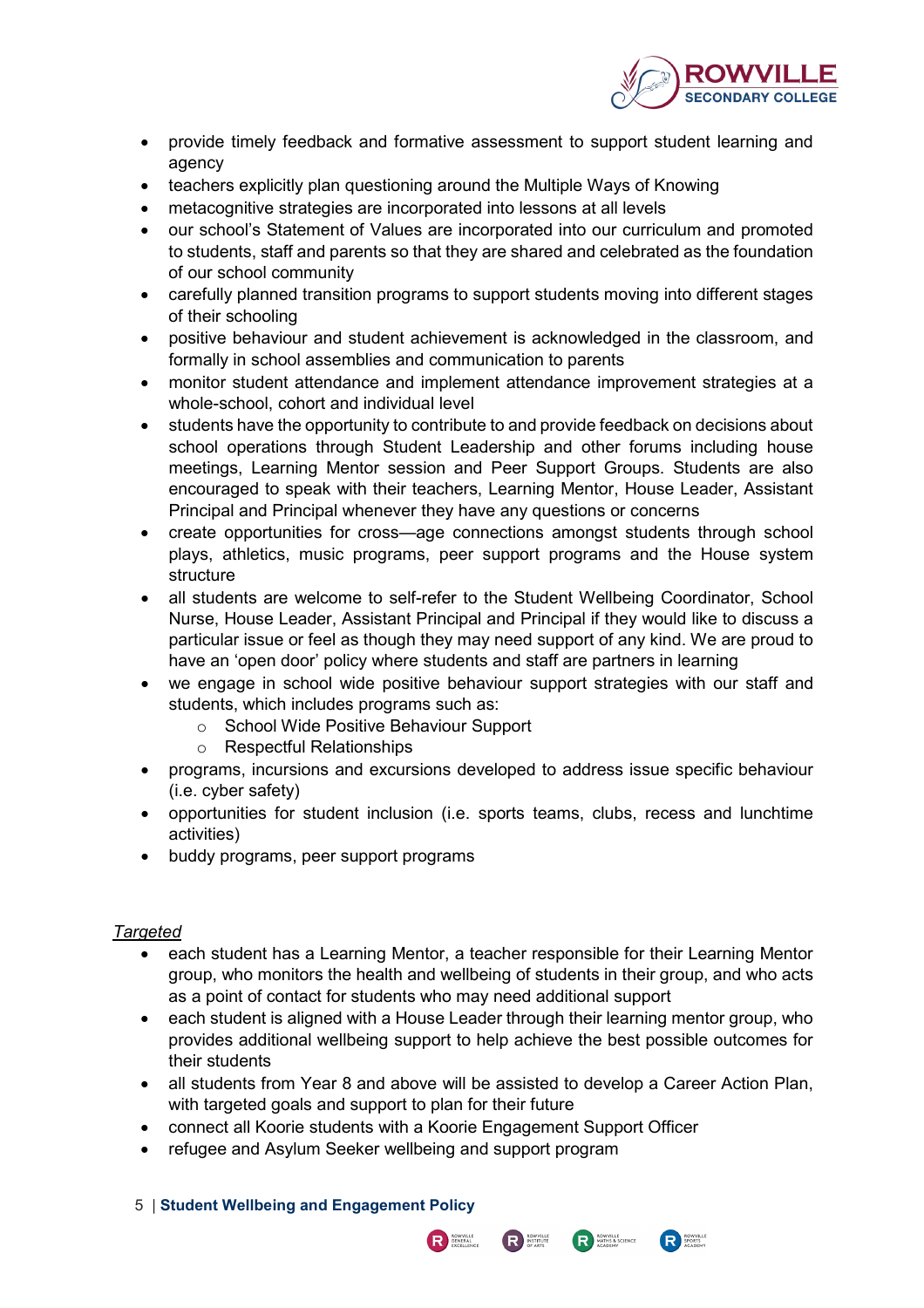

- all students in Out of Home Care will have an Individual Learning Plan and will be referred to Student Support Services for an Educational Needs Assessment
- wellbeing and health staff will undertake health promotion and social skills development in response to needs identified by student wellbeing data, classroom teachers or other school staff each year
- staff will apply a trauma-informed approach to working with students who have experienced trauma

#### *Individual*

- Student Support Groups, see: [http://www.education.vic.gov.au/school/principals/spag/participation/pages/supportgr](http://www.education.vic.gov.au/school/principals/spag/participation/pages/supportgroups.aspx) [oups.aspx](http://www.education.vic.gov.au/school/principals/spag/participation/pages/supportgroups.aspx)
- Individual Learning Plan, Behaviour Support Plan and Individual Attendance Plan
- Program for Students with Disabilities
- referral to Student Wellbeing Coordinator and Student Support Services
- referral to Child First, Headspace, Lookout and other external services

Rowville Secondary College implements a range of strategies that support and promote individual engagement including:

- building authentic relationships with all students
- identifying and supporting at risk students who are vulnerable due to complex individual circumstances
- meeting with student and their parent/carer to talk about how best to help the student engage with school
- developing an Individual Learning Plan and/or a Behaviour Support Plan
- considering if any environmental changes need to be made, for example changing the classroom set up
- referring the student to:
	- o school-based wellbeing supports
	- o Student Support Services
	- o Appropriate external supports such as council based youth and family services, other allied health professionals, headspace, child and adolescent mental health services or ChildFirst
	- o Re-engagement programs

Where necessary the school will support the student's family to engage by:

- being responsive and sensitive to changes in the student's circumstances and health and wellbeing
- collaborating, where appropriate and with the support of the student and their family, with any external allied health professionals, services or agencies that are supporting the student
- monitoring individual student attendance and developing an Attendance Support Plans in collaboration with the student and their family

R BOWVILLE

**REPARTS**<br>OF ARTS

**R**<br>**R**<br>ACADEMY

R SPORTS

- running regular Student Support Group meetings for all students:
	- $\circ$  with a disability
	- o in Out of Home Care
- 6 | **Student Wellbeing and Engagement Policy**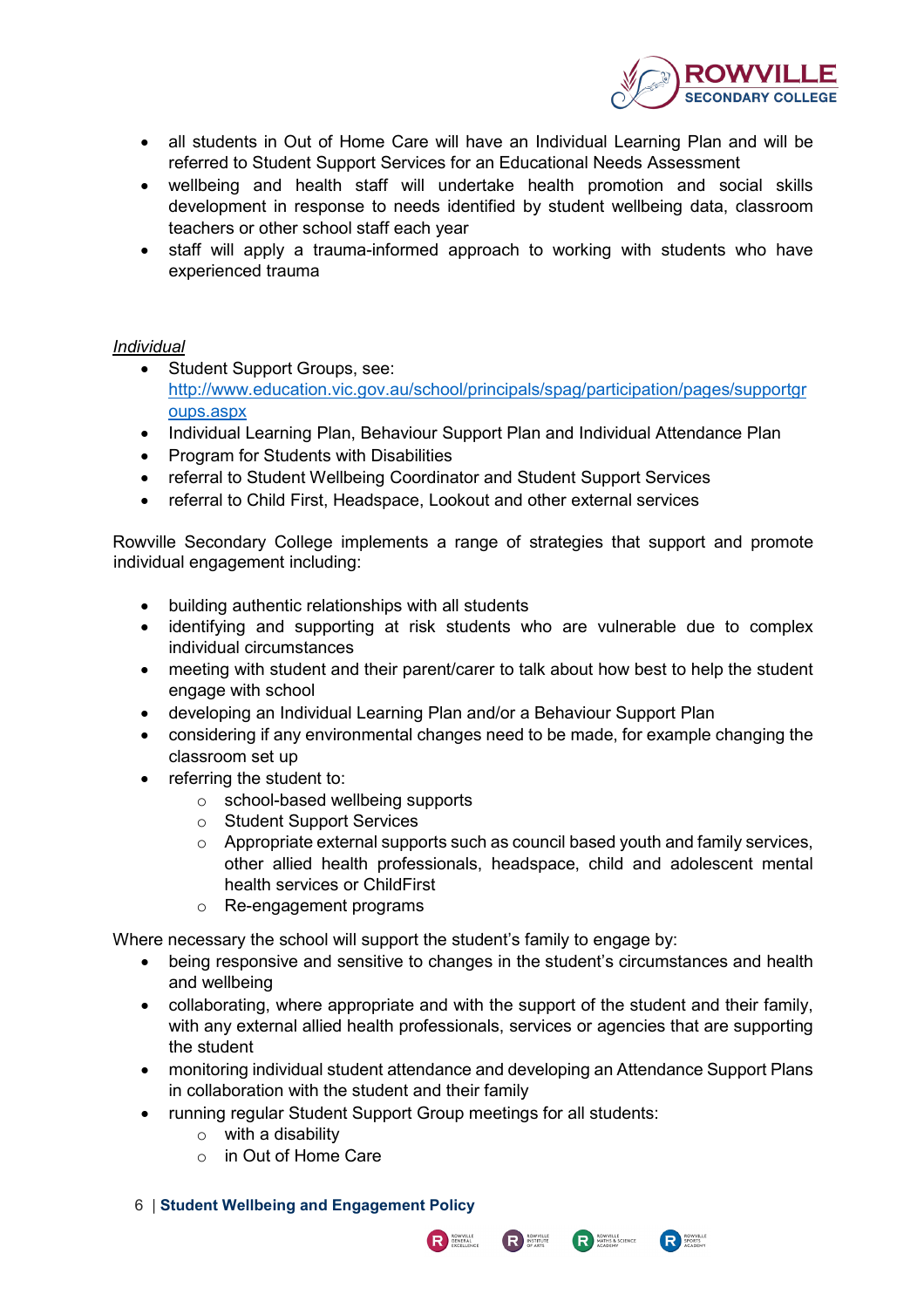

o and with other complex needs that require ongoing support and monitoring.

## **4.4Identifying students in need of support**

<span id="page-6-0"></span>Rowville Secondary College is committed to providing the necessary support to ensure our students are supported intellectually, emotionally and socially. The Learning Mentors, House Leaders and Student Wellbeing team play a significant role in developing and implementing strategies to help identify students in need of support and enhance student wellbeing. Rowville Secondary College follows the annual NCCD process. Rowville Secondary College will utilise the following information and tools to identify students in need of extra emotional, social or educational support:

- personal, health and learning information gathered upon enrolment and while the student is enrolled
- attendance records
- academic performance
- observations by school staff such as changes in engagement, behaviour, self-care, social connectedness and motivation
- attendance, restorative and suspension data
- engagement with families
- self-referrals or referrals from peers
- referrals to Career Pathway Coordinators
- diagnostic educational assessments

## **4.5Student rights and responsibilities**

<span id="page-6-1"></span>All members of our school community have a right to experience a safe and supportive school environment. We expect that all students, staff, parents and carers treat each other with respect and dignity. Our school's Statement of Values highlights the rights and responsibilities of members of our community.

Students have the right to:

- participate fully in their education
- feel safe, secure and happy at school
- learn in an inclusive environment free from bullying, harassment, violence, discrimination or intimidation
- express their ideas, feelings and concerns

Students have the responsibility to:

- participate fully in their educational program
- display positive behaviours that demonstrate respect for themselves, their peers, their teachers and members of the school community
- respect the right of others to learn.

Students who may have a complaint or concern about something that has happened at school are encouraged to speak to their parents or carers and approach a trusted teacher or a member of the school leadership team.

R BOWVILLE

**REPARTS**<br>OF ARTS

**R**<br>**R**<br>ACADEMY

**REPORTS**<br>ACADEMY

7 | **Student Wellbeing and Engagement Policy**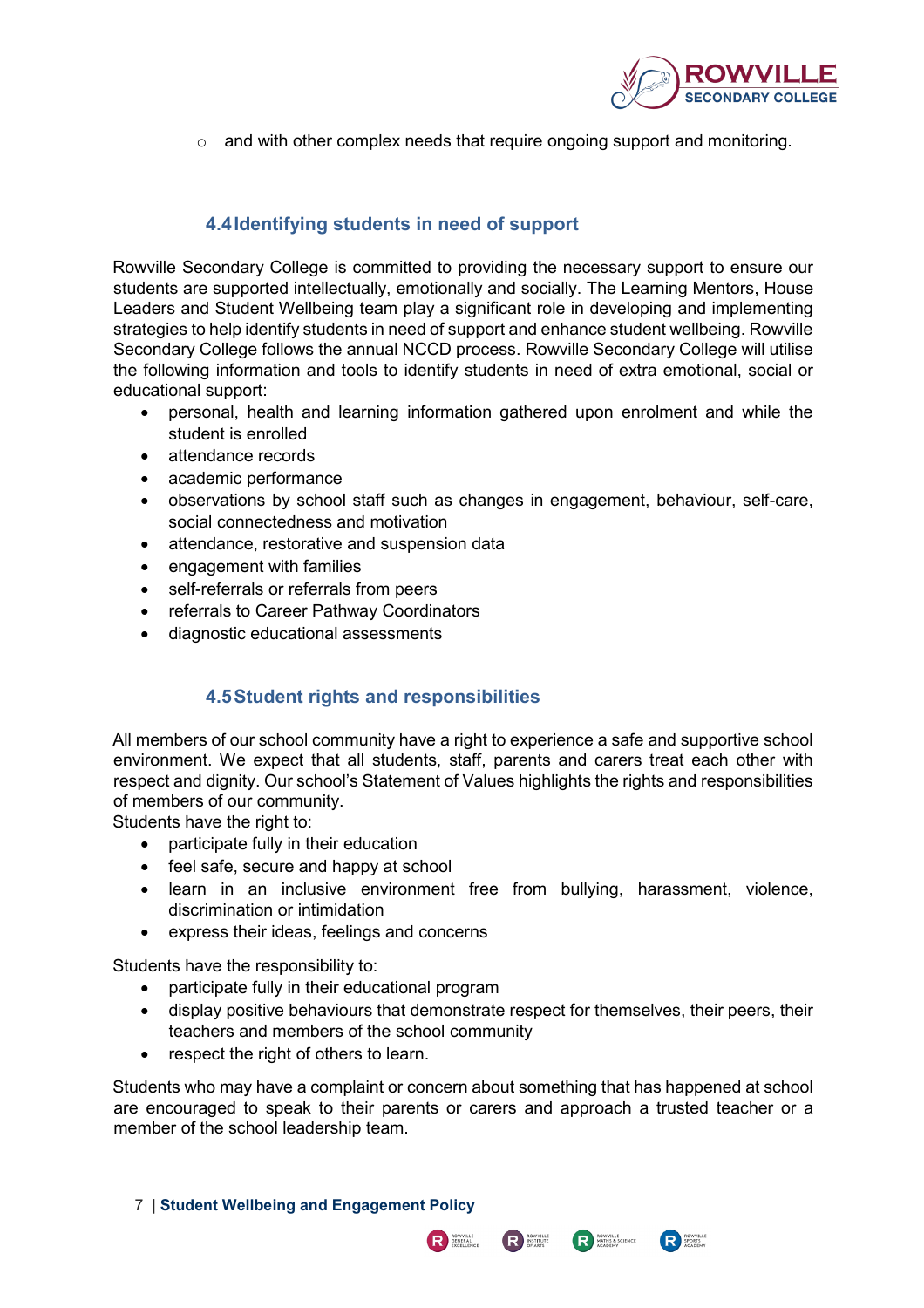

## **4.6Student behavioural expectations**

<span id="page-7-0"></span>Behavioural expectations of students, staff and families are grounded in our school's four core values and underpinned by School Wide Positive Behaviour Supports. Student bullying behaviour will be responded to consistently with Rowville Secondary College's Bullying Prevention Policy.

When a student acts in breach of the behaviour standards of our school community, Rowville Secondary College will institute a staged response, consistent with the Department's Student Engagement and Inclusion Guidelines. Where appropriate, parents will be informed about the inappropriate behaviour and the disciplinary action taken by teachers and other school staff.

Disciplinary measures may be used as part of a staged response to inappropriate behaviour in combination with other engagement and support strategies to ensure that factors that may have contributed to the student's behaviour are identified and addressed. Disciplinary measures at our school will be applied fairly and consistently. Students will always be provided with an opportunity to be heard.

*Disciplinary measures that may be applied include:*

- Rowville Secondary College 5R behaviour management process (refocus, remind, reengage, removal, restorative)
- warning a student that their behaviour is inappropriate
- teacher controlled consequences such as moving a student in a classroom or other reasonable and proportionate responses to misbehaviour
- withdrawal of privileges
- referral to the House Leader
- restorative practices
- behaviour reviews
- suspension
- expulsion

Suspension and expulsion are measures of last resort and may only be used in particular<br>situations consistent with Department policy, available at: situations consistent with Department policy, available at: [http://www.education.vic.gov.au/school/principals/spag/participation/pages/engagement.asp](http://www.education.vic.gov.au/school/principals/spag/participation/pages/engagement.aspx) [x](http://www.education.vic.gov.au/school/principals/spag/participation/pages/engagement.aspx)

<span id="page-7-1"></span>Corporal punishment is prohibited in our school and will not be used in any circumstance.

## **4.7Engaging with families**

Rowville Secondary College values the input of parents and carers, and we will strive to support families to engage in their child's learning and build their capacity as active learners. We aim to be partners in learning with parents and carers in our school community.

We work hard to create successful partnerships with parents, guardians and carers by:

- ensuring that all parents/carers have access to our school policies and procedures, available on our school website and/or Compass
- maintaining an open, respectful line of communication between parents/carers and staff, supported by the use of Compass, conferences and the Learning Mentor and House System

R BOWVILLE

R INSTITUTE

**READER** MATHS & SCIENCE

**REPORTS**<br>ACADEMY

8 | **Student Wellbeing and Engagement Policy**